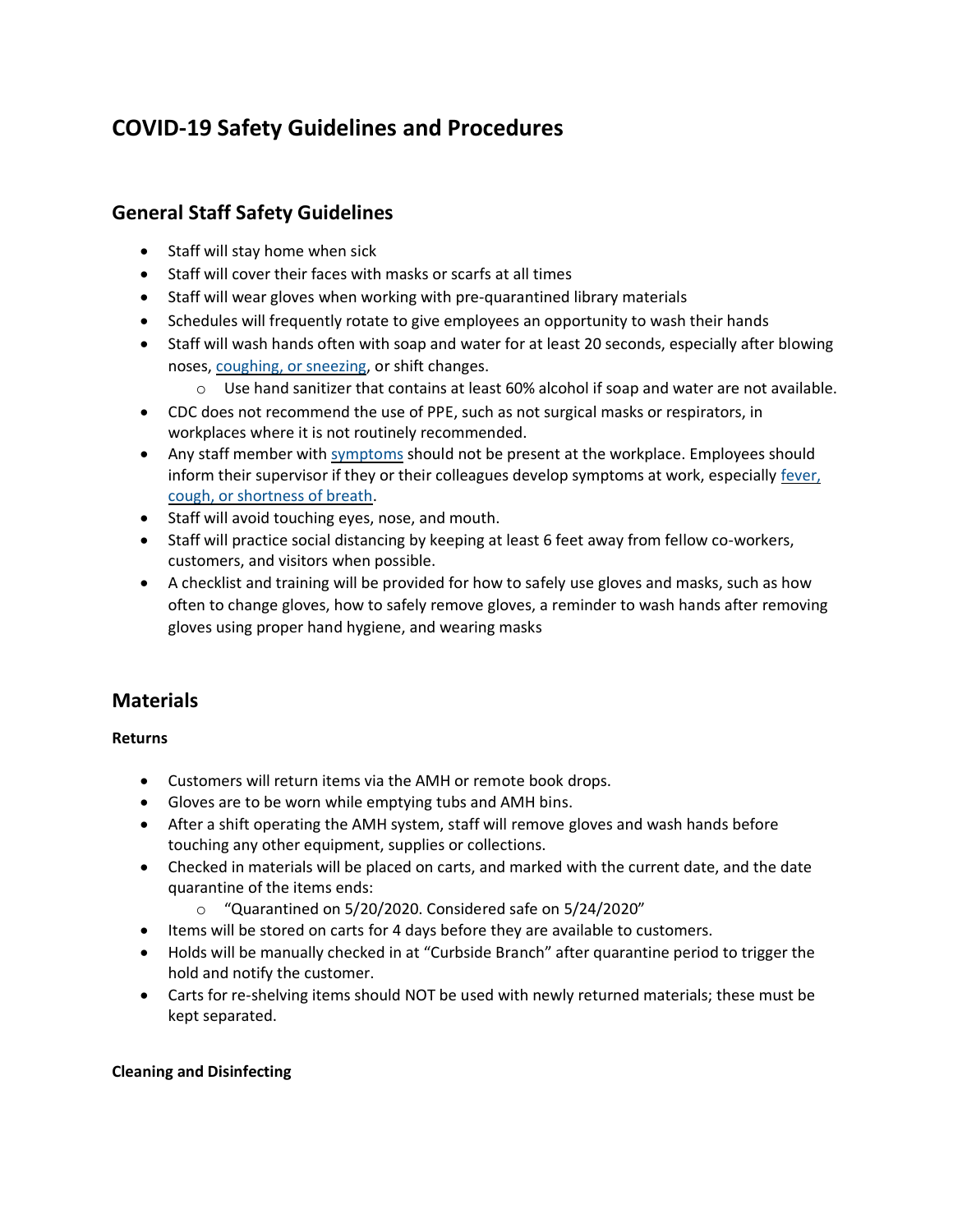- With the sheer volume of materials that libraries process, disinfecting isn't a viable option nor is it recognized as being particularly effective. Bound items are particularly difficult to completely disinfect and disinfecting the outside of AV cases wouldn't address any contagions on the inside of the case. Discs cannot be disinfected without being damaged.
- UV lights or fogging with disinfectant only disinfects the exposed surfaces and is damaging to library items.

### **Quarantine**

- Items will be quarantined for 96 hours after they have been checked in.
- When the library initially reopens, we can expect a large influx of materials returned and a lower than normal percentage of the collections checked out.
- Once the items are removed from quarantine and checked in, the shelves will be fuller than normal, and some collections may temporarily run out of shelf space.
- We will develop procedures for how to manage shelf space.

#### **Remote Book Drops**

- Staff emptying materials from remote book drops will wear a mask and gloves.
- After a shift picking up materials from book drops, staff will immediately change gloves and wash hands before touching any other equipment, supplies or collections.

#### **Internal Library Return of Materials**

- To maintain social distancing, it is best to avoid customers directly handing their returns to staff.
- Customers may place their items in the internal book drop or on a designated return cart.

### **Curbside Pickup**

- Staff must wear a facemask when working a curbside pickup shift.
- Staff must wash hands before and after working a curbside pickup shift.
- Practice physical distancing during delivery by talking with the customer through a passenger window and loading items directly into the customer's trunk or backseat without contact.

### **Public Computers**

- Staff will wipe down public computers after customer use.
- Staff should wipe down the mouse, keyboard, and tabletop with the provided cleaning supplies.

### **Supplies the Library will have readily available for Staff**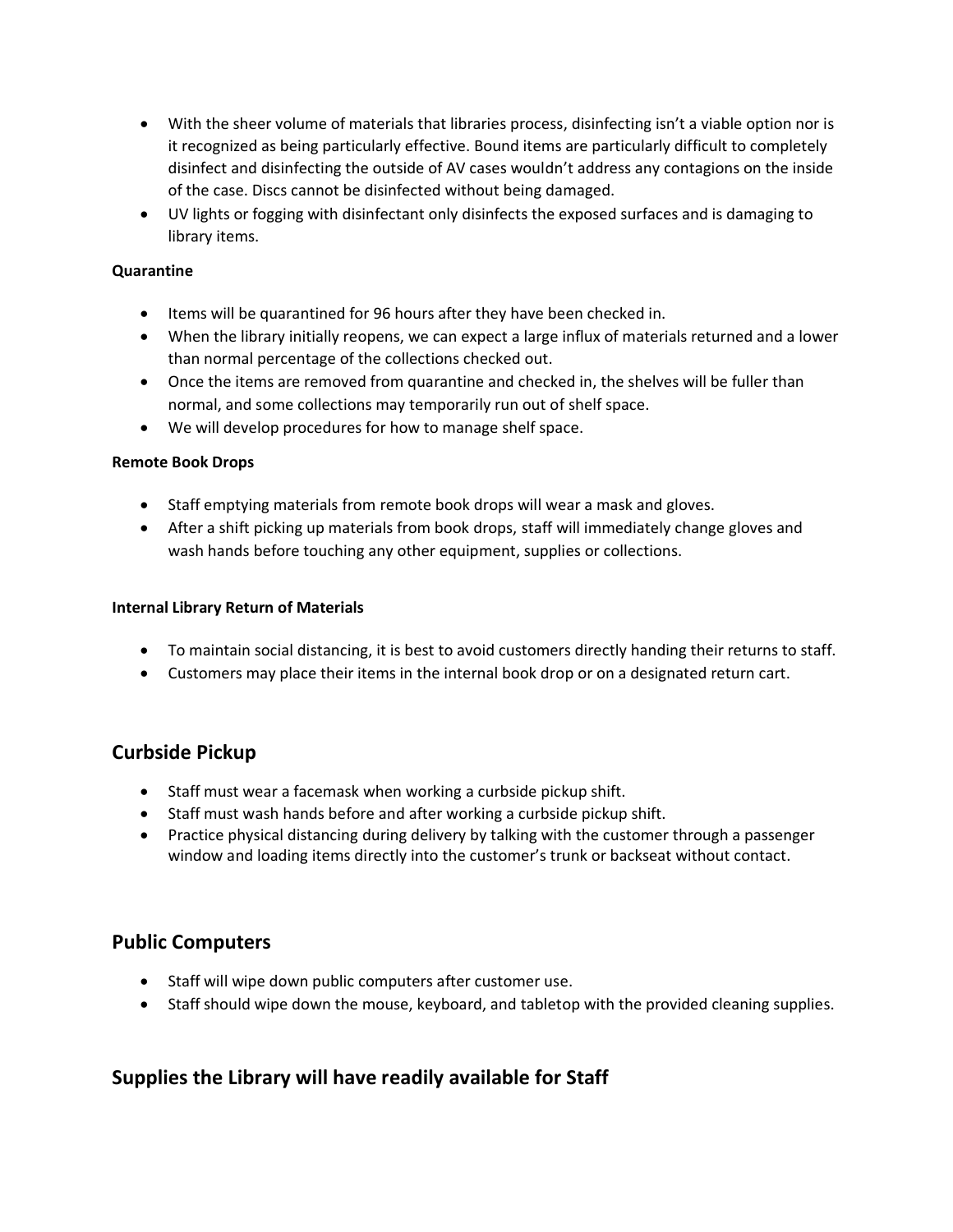- Masks
- Gloves
- Hand sanitizer

## **Building**

### **Cleaning**

- At least once a day [clean and disinfect](https://www.cdc.gov/coronavirus/2019-ncov/community/disinfecting-building-facility.html) surfaces frequently touched by multiple people. This includes door handles, desks, phones, light switches, and faucets,
- Assign a person to rotate throughout the workplace to clean and disinfect surfaces.

### **General Setup & Customer Behavior**

- Decrease open business hours to perform more frequent deep cleans
- Maintain a single-entry door, mark a queue there and admit and count arriving customers oneby-one.
- Allow no more than five customers for each 1,000 square feet at a given time
- Once we reach capacity, customers will be admitted inside on a "1-out1-in" basis
- Institute one-way movement through aisles using floor markers and directions from staff
- Floor marks applied to indicate the place for each customer to wait while in line
- Dedicating staff to ensure customers wait in line at an appropriate distance
- Plexiglass barriers installed whenever feasible
- Parking lots should be monitored to assure that people are appropriately directed to store entrances and avoid congregating in parking lots

### **Sources**

#### **Shawnee County Health Department**

- Shawnee County Health Department Retail Establishment Recommendations Letter (4/13/2020) [https://www.snco.us/HD/Document/retail\\_establishment\\_recommendation\\_letter.pdf](https://www.snco.us/HD/Document/retail_establishment_recommendation_letter.pdf)
- Exposure Guidelines for Work Restrictions [https://www.snco.us/HD/Document/exposure\\_guideline\\_for\\_work\\_restrictions.pdf](https://www.snco.us/HD/Document/exposure_guideline_for_work_restrictions.pdf)

#### **Centers for Disease Control & Prevention**

• General Business Frequently Asked Questions <https://www.cdc.gov/coronavirus/2019-ncov/community/general-business-faq.html>